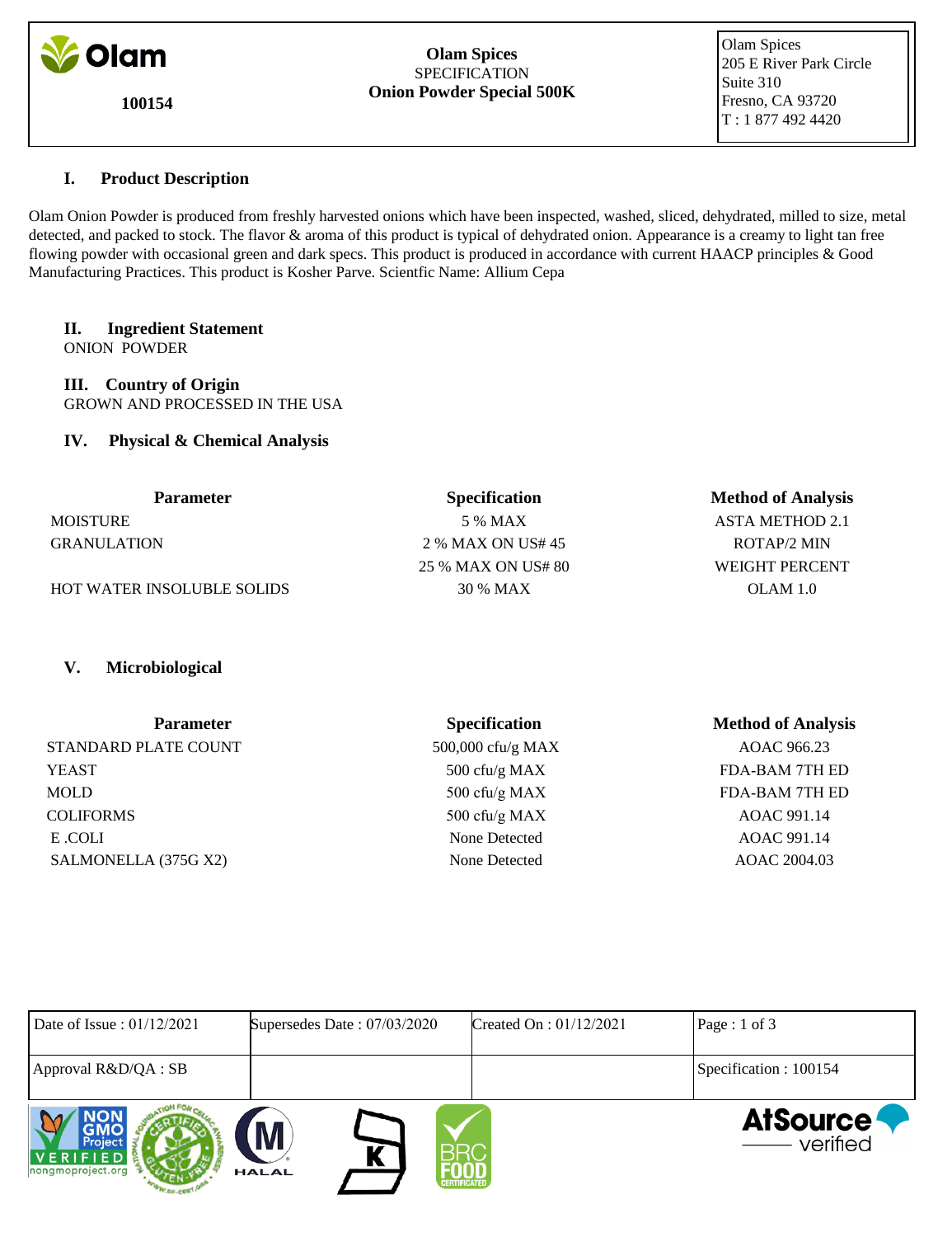

**100154**

#### **Olam Spices** SPECIFICATION **Onion Powder Special 500K**

 Olam Spices 205 E River Park Circle Suite 310 Fresno, CA 93720 T : 1 877 492 4420

# **VI. Nutritional Composition**

| <b>NUTRIENT</b>      | <b>Per 100g</b>   |
|----------------------|-------------------|
| <b>MOISTURE</b>      | 3.5 g             |
| <b>ENERGY</b>        | 333 kcal          |
| <b>PROTEIN</b>       | 9.2 g             |
| <b>TOTAL FAT</b>     | 0.4 g             |
| <b>SATURATED FAT</b> | 0.1 <sub>g</sub>  |
| <b>TRANS FAT</b>     | 0 g               |
| <b>CHOLESTEROL</b>   | $0 \frac{mg}{m}$  |
| TOTAL CARBOHYDRATE   | 83.8 g            |
| <b>DIETARY FIBER</b> | 10.6 <sub>g</sub> |
| <b>SUGARS</b>        | 4.8 g             |
| ADDED SUGAR          | 0 g               |
| <b>ASH</b>           | 3.2 g             |
| <b>SODIUM</b>        | 112 mg            |
| <b>CALCIUM</b>       | 133 mg            |
| <b>IRON</b>          | $2.1 \text{ mg}$  |
| <b>POTASSIUM</b>     | 977 mg            |
| <b>VITAMIND</b>      | $0 \text{ mcg}$   |

 Values provided are calculated from analytical data. This information is presented in good faith as typical. Due to variability from growing region, weather, and processing, exact nutritional values will vary from lot to lot.

# **VII. Container Code & Traceability**

 Olam standard lot number format is a 10-digit code which groups product for each batch or twenty-four hour production period. All lot numbers are fully traceable though our electronic database system.

Lot # 5217003004

 5217 is the Julian date code for August 5th 2015. 5 refers to the year 2015 & 217 refers to the 217th day of that year. 003004 is the production facility and batch number

# **VIII. Container Storage / Shelf Life**

 The recommended maximum shelf life of this product is 24 months for all packaging except drums, 36 months maximum shelf life for drums. Best quality if stored below 70F (21C) and below 65% humidity.

| Date of Issue: $01/12/2021$ | Supersedes Date: $07/03/2020$ | Created On : $01/12/2021$ | Page: 2 of 3           |
|-----------------------------|-------------------------------|---------------------------|------------------------|
| $ $ Approval R&D/QA : SB    |                               |                           | Specification : 100154 |